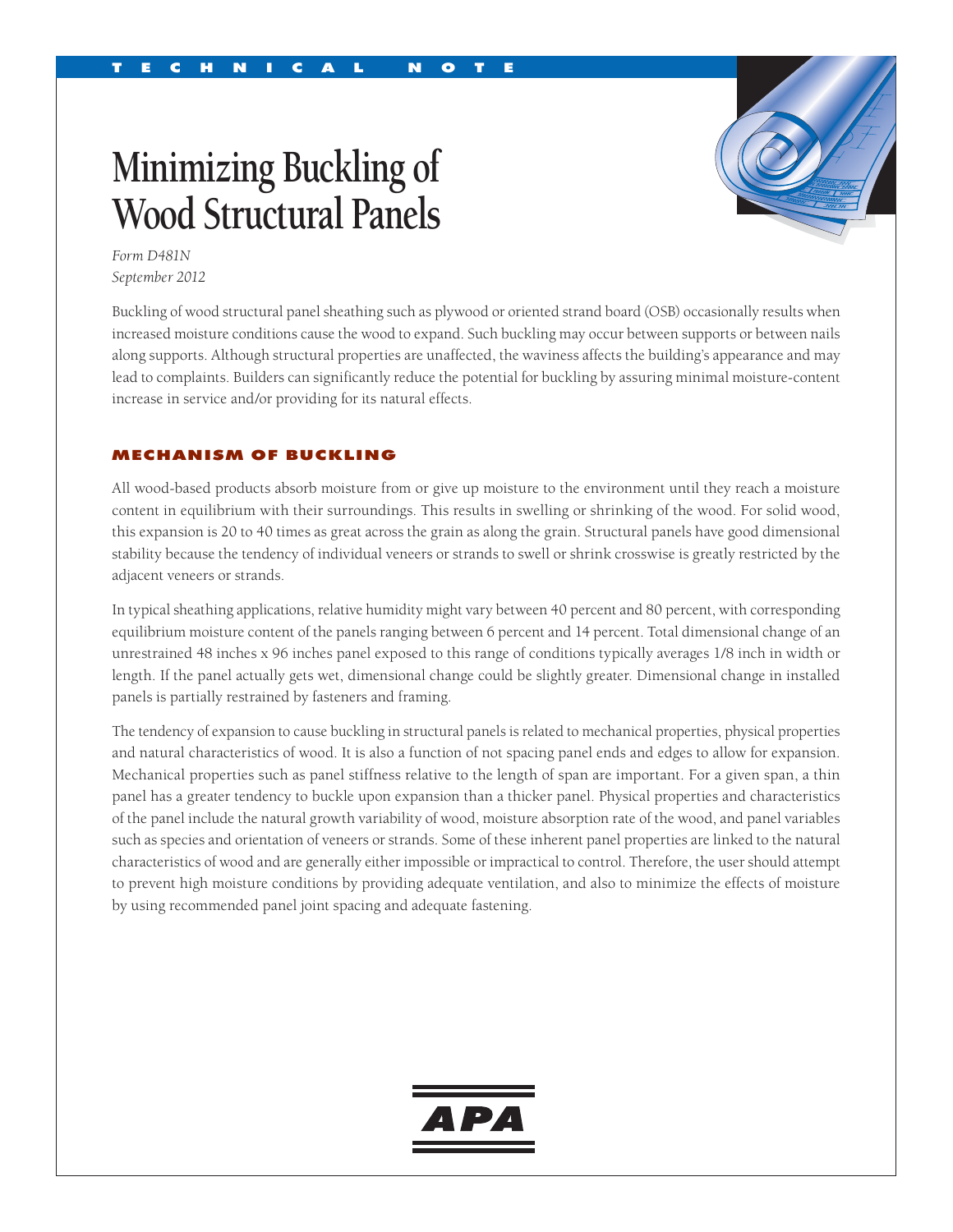# DESIGN AND CONSTRUCTION FEATURES THAT REDUCE BUCKLING

#### Moisture Control

The first step in the prevention of sheathing buckling is to provide adequate moisture control. Ventilation requirements for attics and roof structural spaces, as well as crawl spaces, are covered in the building codes. In the 2012 International Building Code (IBC) Section 1203.2, the minimum net free ventilating area is required to be 1/150 of the area of the space ventilated except that the ventilation may be reduced from 1/150 to 1/300 if one or more of the following is provided:

- Not less than 50 percent and no more than 80 percent of the required ventilating area is provided by ventilators located in the upper portion of the space to be ventilated at least 3 feet above eave or cornice vents with the balance of the required ventilation provided by eave or cornice vents,
- A Class I or II vapor barrier/retarder is installed on the warm-in-winter side of the ceiling, or
- Attic ventilation shall not be required when determined not necessary by the building official due to atmosphere or climactic conditions.

In addition, the 2012 IBC contains general provisions that require the placement of blocking and bridging in such a way as to not interfere with the movement of air.

In the 2012 International Residential Code (IRC) Section R806.2, however, the minimum net free ventilation area may be reduced from 1/150 to 1/300 of the ceiling area, providing one or more of the following is provided:

- In climate zones 6, 7 and 8, Class I or II vapor retarder is installed on the warm-in-winter side of the ceiling, or
- At least 40 percent and not more than 50 percent of the required ventilating area is provided by ventilators located in the upper portion of the attic or rafter space. Upper ventilators shall be located no more than 3 feet below the ridge or highest point of the space, measured vertically, with the balance of the required ventilation provided by eave or cornice vents. Where the location of wall or roof framing members conflicts with the installation of upper ventilators, installation more than 3 feet below the ridge or highest point of the space shall be permitted.

Refer to *APA Technical Note: Condensation Causes and Control*, Form X485, for further details.

Note that these are *minimum* code requirements, which have been found to be adequate under most normal circumstances. However, ventilation in excess of these minimums may be necessary when unplanned moisture is introduced, as by venting an appliance, such as a clothes dryer, into the attic (not recommended), or when moisture-laden air is introduced to the attic by "whole-house" fans.

What may normally be adequate attic ventilation is sometimes inadvertently made ineffective due to poor construction practices during new construction, remodeling or retrofit. It is not uncommon to find the ceiling insulation blocking off the soffit vents. Baffling should be provided at the eaves to prevent the insulation, particularly loose fill types, from drifting over the vent openings. Another poor practice is to vent kitchens or bathrooms directly into the attic, adding extra moisture-laden air that must be exhausted to the outside by ventilation. Instead, such venting should be ducted all the way through the roof, or walls, to the outside.

Some construction features, such as flat roofs, don't lend themselves to good circulation of air even where code-required vent openings are provided. In these cases an efficient ceiling vapor barrier/retarder is essential. This vapor barrier/ retarder should be installed so that any penetrations, such as light fixtures, are carefully sealed by caulk or tape to prevent moisture-laden air movement from the interior of the building.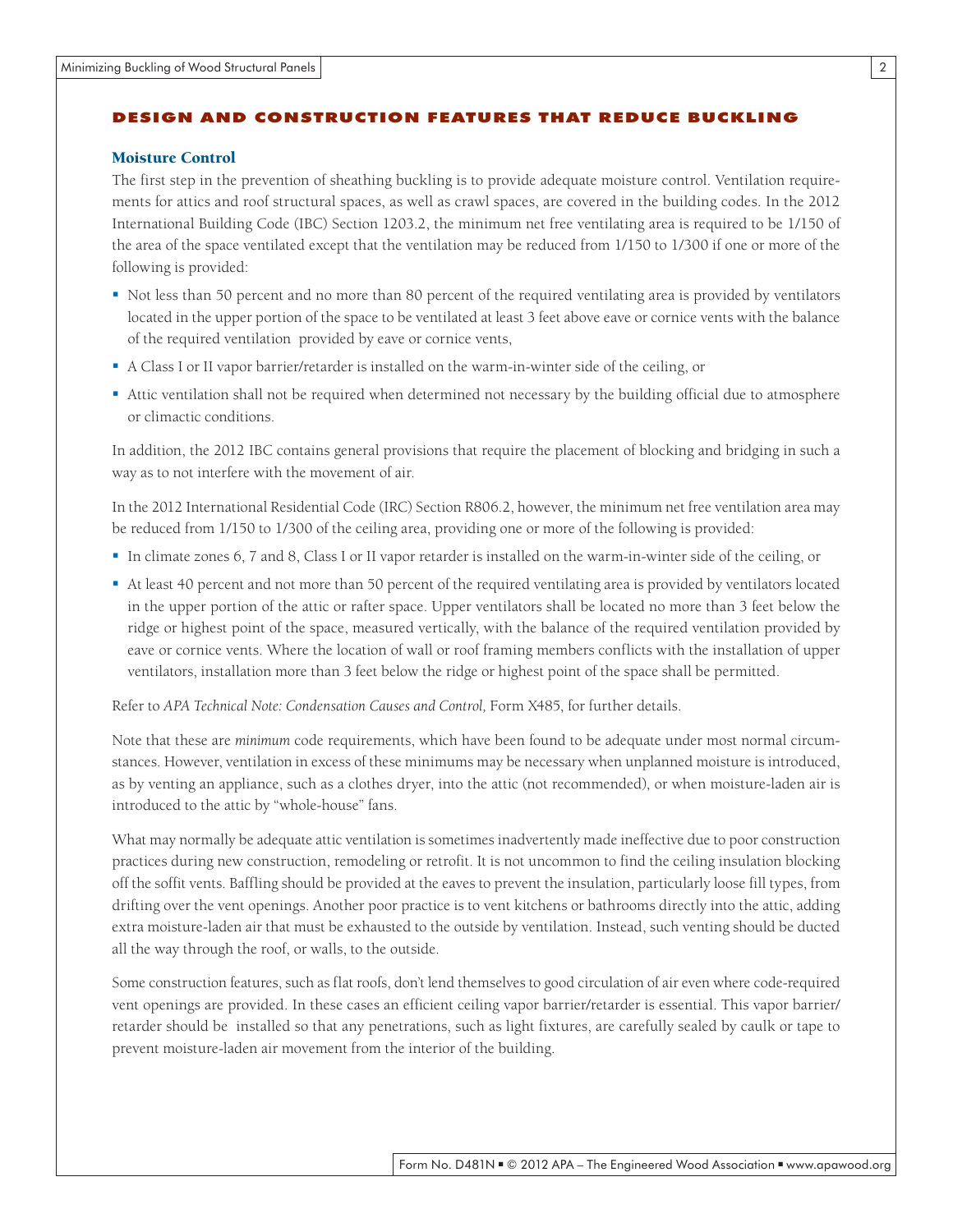#### PANEL INSTALLATION

Sheathing panels require aligned, level framing for a nailing surface. Any misalignment between adjacent trusses or rafters will cause the panel to bend, resulting in a wavy appearance. Many reported claims of panel buckling have, upon thorough field inspection, been traced to misaligned trusses, rafters or wall framing. Misalignment of trusses or rafters can occur from faulty truss fabrication, poor workmanship during construction, or from warping, shrinking or swelling of lumber after construction. Regardless of the cause, misaligned trusses, rafters or wall framing impact the long-term appearance of wood structures.

It is important that end and edge joints be properly spaced during sheathing installation. No matter what steps are taken to protect or seal panel faces and edges, panels will expand or shrink slightly with changes in moisture content.

If expansion is prevented by tightly butted joints, resulting compression of the panel could lead to buckling. Spacing of 1/8 inch is recommended at all panel edges and ends, or as required by the panel manufacturer.(a) Use of spacer-type panel clips, as shown in Figure 1, will assist in obtaining proper edge spacing of roof sheathing. Some builders fashion a spacer tool or use a 10d box nail to assure proper spacing.

Close attention should be paid to proper nail size and spacing and, of course, to assure that fasteners do not miss the supports. Fasteners should be 3/8 inch from panel ends and edges. For ordinary sheathing applications, nail spacings of 6 inches o.c. at all



supported edges and 12 inches o.c. at intermediate supports have been found adequate to hold panels flat under most conditions. Other nail spacings may be required for high wind areas, engineered roof diaphragms or shear walls.

For walls that are already standing, the sequence of panel sheathing nailing can also be a factor in maintaining a uniformly flat appearance. The following sequence avoids building an internal compression stress into wall sheathing. First, position the panel, maintaining recommended edge spacing, and lightly tack at each corner. Install the first row of nails next to the preceding panel from top to bottom. Remove remaining tacking nails. Then nail the row at the first intermediate stud. Continue by nailing at the second intermediate stud, and finally, at the edge opposite the preceding panel. Complete the installation by fastening to the top and bottom plates or intermediate blocking.

To the extent possible, structural panel sheathing should be protected from direct moisture, both before and after installation. Cover roof sheathing with shingle underlayment (ASTM D226 Type 1, ASTM D4869 Type 1, ASTM D6757 or ASTM D1970) as soon as possible to minimize roof sheathing exposure to weather, unless otherwise recommended by sheathing manufacturer. Further equilibration with surrounding air is desirable prior to application of the roof covering (consult shingle manufacturer's recommendations).

#### Notes:

(a) Panel spacing is an **APA RECOMMENDATION**, but not a code requirement,<sup>(b)</sup> to provide installers with a means of minimizing the potential for panel buckling which can lead to an unsightly appearance and customer complaints. Panel buckling may be an aesthetic or serviceability issue but is not a structural deficiency. There is no reason to expect this recommended space to be maintained when the panels become acclimated. Gaps that were initially present may have closed due to normal moisture-related expansion. If the flatness of sheathing or flooring panels is acceptable, APA would generally recommend that any finish flooring, siding or roofing be installed as planned regardless of whether gaps are present.

(b) Some manufacturers may require a space at the time of installation.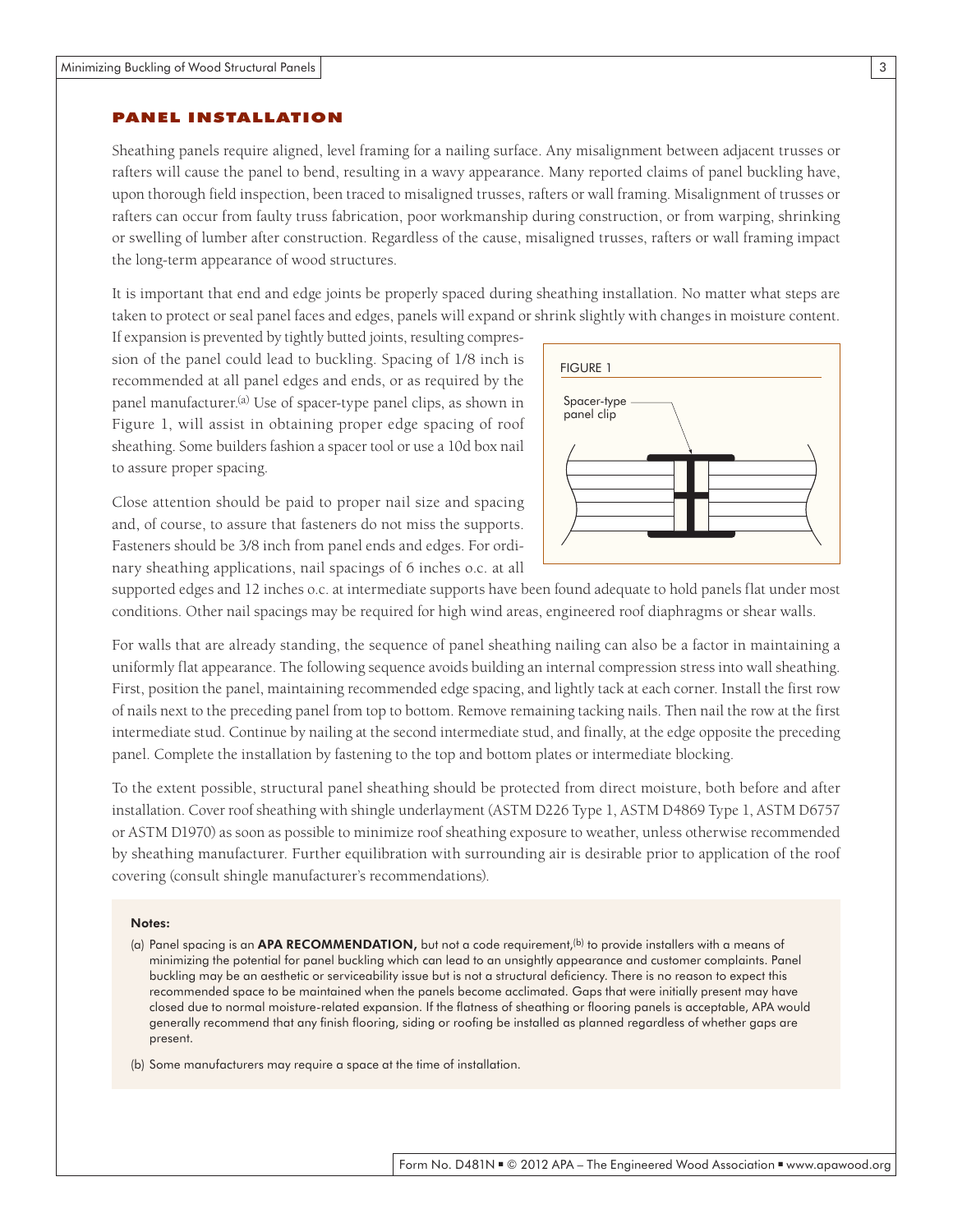#### SPECIAL CONSIDERATIONS

Note that when one or more of the following factors are present, additional techniques should be considered to help assure best performance.

- Shear wall or diaphragm applications with edge nail spacing 4 inches o.c. or closer, and panels applied parallel to supports
- Use of 3-ply plywood panels with face grain parallel to supports (i.e., walls)
- Use of oversized panels, such as 8 feet x 8 feet panels in panelized roof applications
- Panels installed within a few days of their manufacture
- Extended rainy weather where panels may become saturated with water

These applications can be high buckling risk because the conditions may reduce the standard panel edge gap's effectiveness in absorbing the panel expansion. This is because: 1) The increased nailing schedule in some diaphragms and shear walls may essentially prevent any panel expansion, 2) Low panel stiffness in spans between the supports can lead to buckling from relatively low moisture-induced axial loads, 3) An oversize panel dimension allows panel expansion to build up, 4) To facilitate proper gluing, all panels are very dry at the time of manufacture – a condition that can lead to higher-than-expected expansion after the panels are in place, 5) During long periods of wet weather, panels may pick up more moisture than anticipated by the normal 1/8-inch spacing recommendation.

For these applications, the following techniques help offset the increased buckling risk:

Panel Conditioning: An effective step in the prevention of panel buckling is to condition the sheathing panels **whenever possible** to the building environment before installation. Including this step could reduce the amount of additional moisture absorption after panels are installed thereby reducing dimensional expansion between installation and end-use conditions, which in turn reduces buckling risk. This is especially important for newly manufactured panels, which are typically very dry and have a great potential for expansion.

Panel Edge Spacing: Additional attention to edge spacing may be required to mitigate the higher buckling risk. For newly manufactured panels, if the panels were not acclimated before installation, a 1/8-inch gap at edges and ends may be insufficient. **For example, for oversized panels and/or factory-dry panels, consider increasing the panel gaps at ends and edges to 1/4 inch.** This may require additional trimming of the panels to fit the framing module or by specifying a special size from the panel manufacturer (such as 1/4-inch undersized).

Panel Nailing: In applications where high-density nailing schedules are followed, such as some diaphragms and shear walls, simple edge gapping may not be effective. To allow for expansion of more densely nailed panels (nail spacing 4 inches o.c. or closer) and for panels subject to total jobsite water saturation, the following nailing sequence should be considered:

- Temporarily nail panels with a nail spacing of 12 or 24 inches o.c. at ends, edges and intermediate supports (rather than at the closer, specified shear wall or diaphragm schedule) during the framing phase of construction. For this initial nailing, use the nail size specified. With this lighter-than-specified nailing schedule, resultant panel expansion is more readily accommodated by the panel edge gaps.
- After the panels become acclimated to jobsite moisture conditions and immediately prior to covering with siding or roofing, complete final nailing. Be aware that when the spaces between the panels close as the panels become acclimated, finish roofing materials installed too early in the moisture-absorption process may buckle upward over the closing panel-joint spaces. Waiting until the panels have absorbed the moisture will minimize the potential for shingle ridging or other types of buckling over panel joints.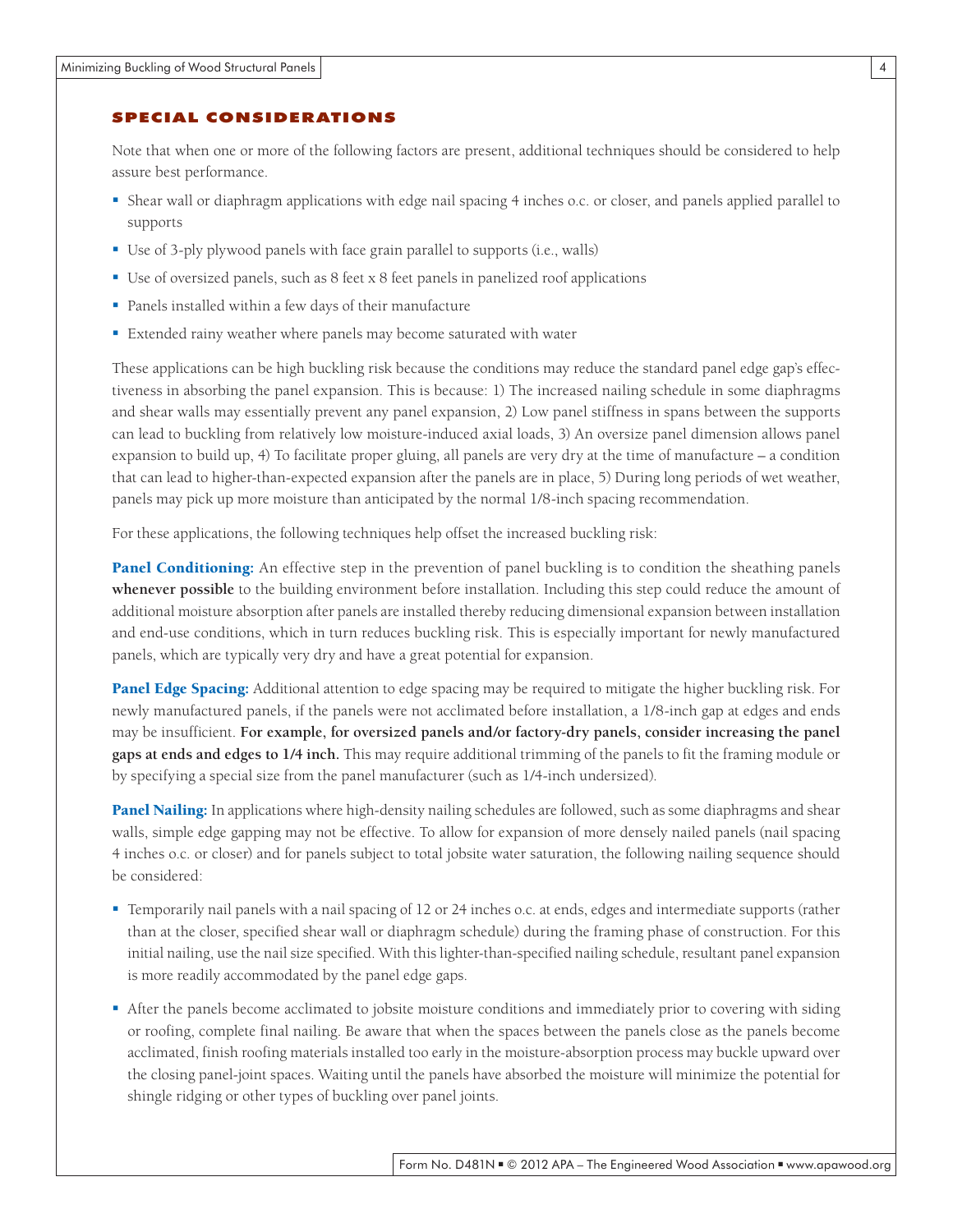## CORRECTION OF PANEL BUCKLING

Suggestions for repair of roof shingle buckling are provided by shingle manufacturers or the Asphalt Roofing Manufacturers Association [\(www.asphaltroofing.org](http://www.asphaltroofing.org)). Otherwise, if buckling has occurred, assure first that waviness is not actually caused by poor alignment or warping of framing members. Misaligned trusses, rafters or wall framing make the sheathing appear wavy as if it has buckled. Check for proper alignment by using a taut line or straightedge. Also verify that the panels are properly fastened to the framing.

If panel buckling has indeed occurred, attempt to identify and correct the cause of increased moisture conditions. For example, if roof sheathing buckled prior to roofing, high moisture content due to extreme weather and/or inadequate spacing of panel joints may have been the cause and, once corrected, buckling would not be expected to happen again. However, if buckling occurs after roofing, and after the building is occupied, excessive moisture from within, or inadequate ventilation, should be suspected and the cause located and corrected.

No technique has yet been identified as 100 percent effective in correcting buckling once it has occurred. However, several techniques have met with some success:



1) Space heaters or fans may be used to dry sheathing quickly. Some recovery may be expected, perhaps enough to be acceptable.

2) Tightly butted edges or ends of structural panels may be saw-kerfed to relieve pressure and provide a gap for expansion.

3) Blocking may be added under unsupported panel edges or under buckled areas. Sheathing may then be flattened by nailing or screwing to the blocking.

4) A panel clip may be inserted at the joint between buckled roof sheathing panels to bring them into alignment. This may be done by cutting a small hole at the joint with a hole saw, as shown in Figure 2, inserting the clip and sliding it to the location desired.

5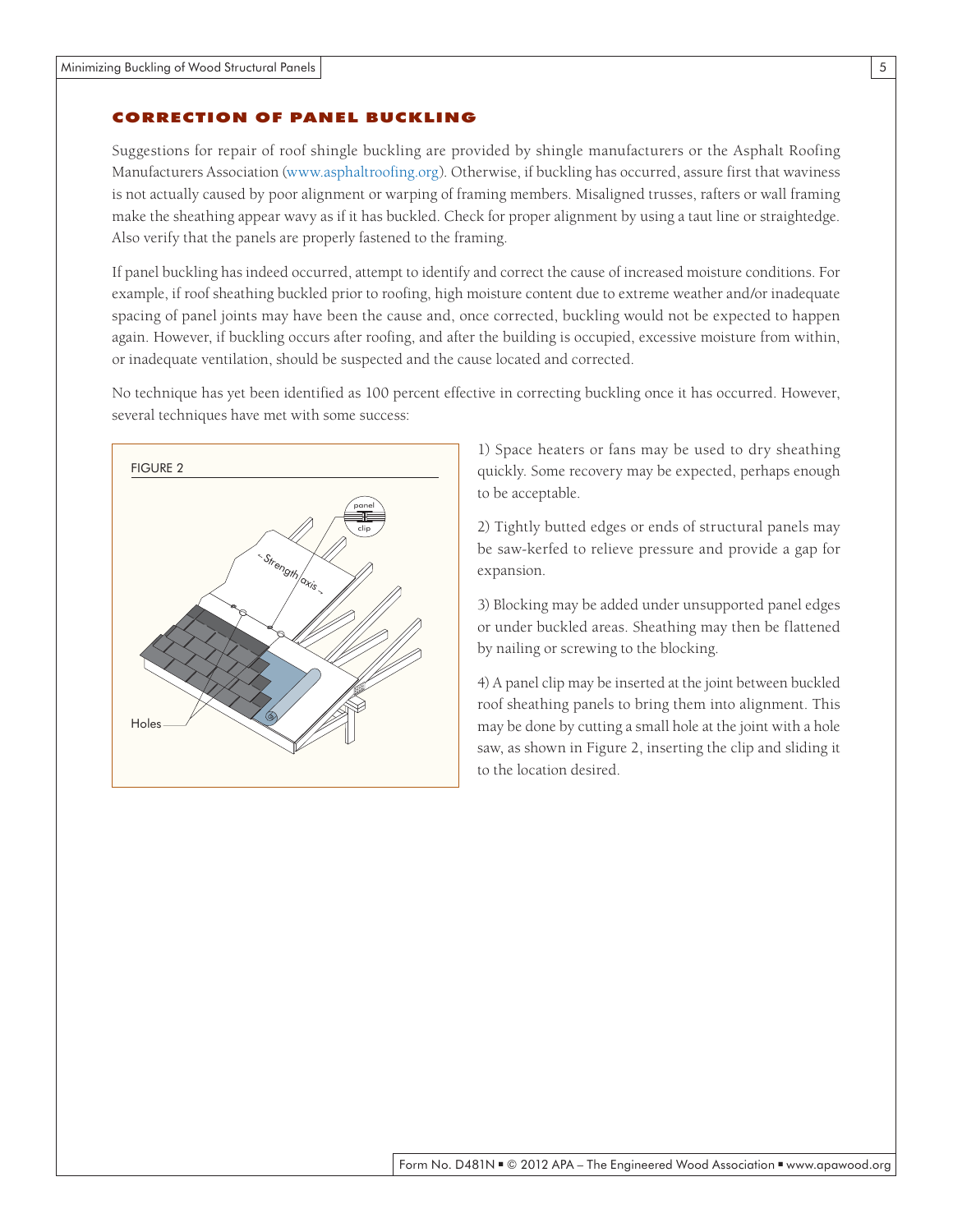



Where roofing has already been applied, align panels by installing a cleat with screws from below, as in Figure 3.

5) Where buckling occurs between fasteners, more fasteners may be added to bring the panel down to supports. If buckling between fasteners on a panel end is severe, a saw kerf might be cut from the panel edge inward parallel to the strength axis for a short distance to relieve pressure, as shown in Figure 4.

## References:

*APA Builder Tips: Cut Callbacks with Proper Spacing and Nailing,* Form M300

*APA Engineered Wood Construction Guide,* Form E30 *APA Technical Note: Jumbo Panels for Nonresidential Roofs,* Form W220

*APA Builder Tips: Storage and Handling of APA Trademarked Panels,* Form U450